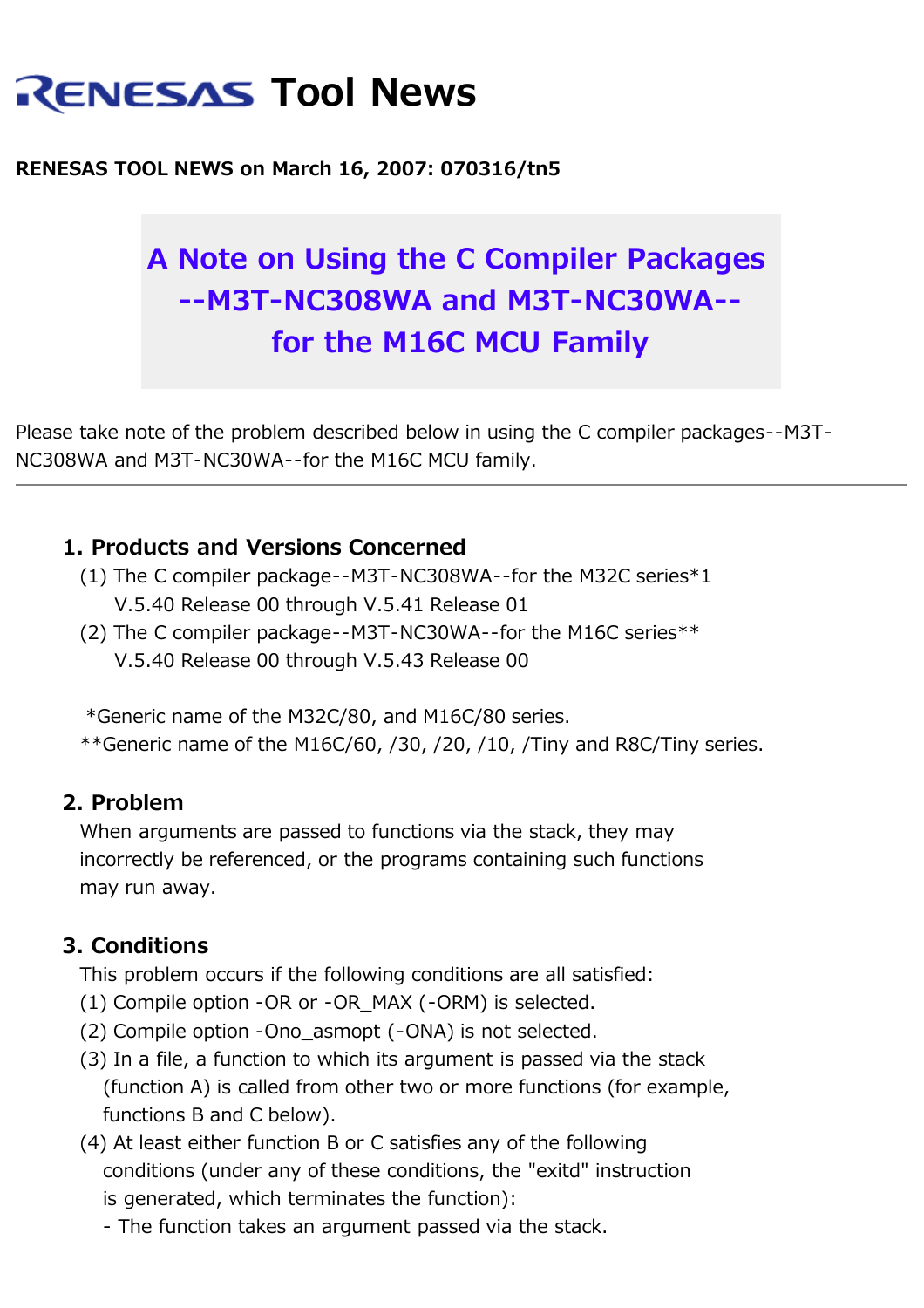- The function is using an auto variable (corresponding the temporary area generated by the compiler).

- The -genter option is used at compilation.
- (5) After the program has returned from function A, no code for adjusting the stack exists in it until an exitd instruction is executed.
- (6) After the argument of function A has been saved, the same code exists in functions B and C until function A is called by a jsr instruction.
- (7) Function A takes an argument passed via the stack.

Example:

```
 ----------------------------------------------------
 void func1( void ) // Function B
\{ . . . . . . . . . . . 
  comm_func ( int i, int *p, int *q ); // Function A called
   . . . . . . . . . . . 
 }
 void func2 ( void ) // Function C
 {
   . . . . . . . . . . . 
  comm_func ( int i, int *p, int *q ); // Function A called
    . . . . . . . . . . . 
 }
       ----------------------------------------------------
```
Explanations:

 In the above example, the code shown below is generated at the places where function A is called from functions B and C.

```
 ----------------------------------------------------
 . . . . . . . . . . . 
     push.w _q
     push.w _p
    mov.w i, R1 // D
     jsr $comm_func // E
     exitd
 . . . . . . . . . . . 
 ----------------------------------------------------
```
 Since compile option -OR or -OR\_MAX is selected under Condition (1), it converts the lines D and E above to the common function \_aopt\_xxx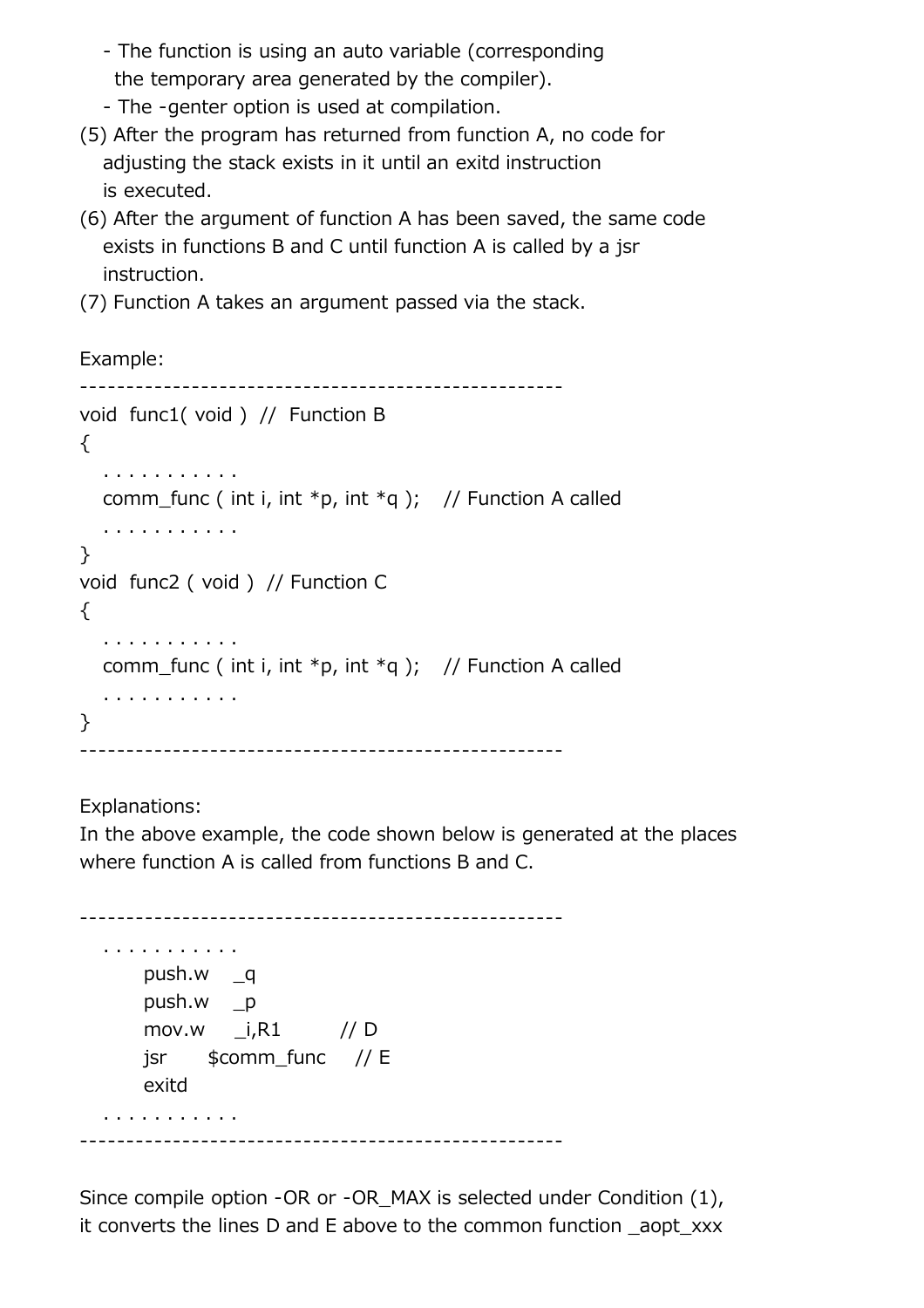as shown below.

 As a result, the arguments in the lines F and G below that are saved on the stack will be stored at an address to which the addresses consumed by the stack to call aopt xxx are accumulated.

 On the other hand, because the code generated from \$comm\_func remains the same as before the lines D and E are converted to \_aopt\_xxx, the code will reference an address different from the one where the arguments of function A has been saved.

```
 ----------------------------------------------------
 . . . . . . . . . . . 
    push.w _q // F
    push.w p / G jsr _aopt_xxx
     exitd
 . . . . . . . . . . . 
   _aopt_xxx: 
    mov.w i, R1 jsr $comm_func 
     exitd
 ----------------------------------------------------
```
## **4. Workarounds**

This problem can be avoided in any of the following ways:

- (1) If function A is called indirectly, select the -ONA compile option.
- (2) If function A is a special page function, select the -ONA option or place a dummy asm function immediately after a call to function A, which is shown in Example below.
- (3) If function A does not meet the assumptions in (1) and (2) above, select the -ONA or -OSA option, or place a dummy asm function the same manner as described in (2) Example: --------------------------------------------------- void func1( void )  $\{$

```
 . . . . . . . . . . .
comm func ( int i, int *p, int *q );
 asm(); // asm function placed
```

```
 }
```
. . . . . . . . . . .